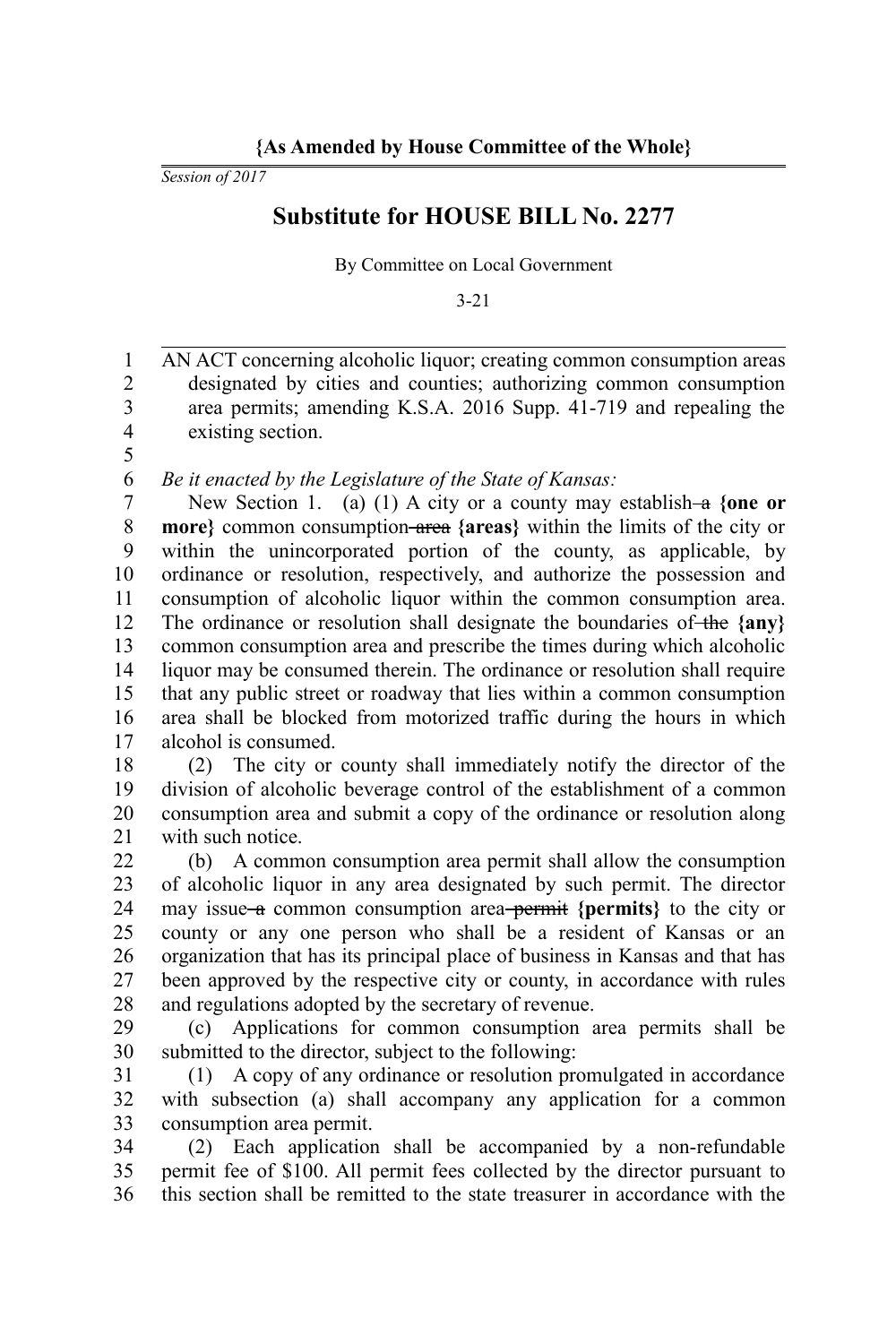provisions of K.S.A. 75-4215, and amendments thereto. Upon receipt of each such remittance, the state treasurer shall deposit the entire amount in the state treasury to the credit of the state general fund. 1 2 3

(3) A common consumption area permit shall be issued for a period of not to exceed one year. A common consumption area permit shall not be transferable or assignable. 4 5 6

(d) Any licensee immediately adjacent to, or located within a common consumption area may request that the licensee's licensed premises participate in the common consumption area for the duration of the common consumption area permit. Such a request shall be made upon forms prescribed by the director. 7 8 9 10 11

(e) Any licensee who has requested and received permission to participate in the common consumption area may allow its legal patrons to remove alcoholic liquor purchased from the licensee into the premises described by the common consumption area permit. All alcoholic beverages removed from a licensed premises in such fashion shall be served in a container that displays the licensee's trade name or logo or other identifying mark that is unique to the licensee. 12 13 14 15 16 17 18

(f) (1) Each licensee within a common consumption area shall be liable for violations of all liquor laws governing the sale and consumption of alcoholic liquor that occur on the licensee's premises. 19 20 21

(2) Each common consumption area permit holder shall be liable for violations that occur off the licensee's premises, but within the common consumption area identified in the permit. No permit holder shall permit any person to remove any open container of alcoholic liquor from the boundaries of the common consumption area. 22 23 24 25 26

(g) For the purposes of this section, "common consumption area" shall mean a defined indoor or outdoor area not otherwise subject to a license issued pursuant to the Kansas liquor control act or the club and drinking establishment act where the possession and consumption of alcoholic liquor is allowed pursuant to a common consumption area permit. The boundaries of any common consumption area must be clearly marked using a physical barrier **{or any apparent line of demarcation}**. 27 28 29 30 31 32 33

(h) The secretary shall adopt rules and regulations to implement this section. 34 35

(i) This section shall be a part of and supplemental to the club and drinking establishment act. 36 37

Sec. 2. K.S.A. 2016 Supp. 41-719 is hereby amended to read as follows: 41-719. (a) (1) Except as otherwise provided herein and in K.S.A. 8-1599, and amendments thereto, no person shall drink or consume alcoholic liquor on the public streets, alleys, roads or highways or inside vehicles while on the public streets, alleys, roads or highways. 38 39 40 41 42

(2) Alcoholic liquor may be consumed at a special event or catered 43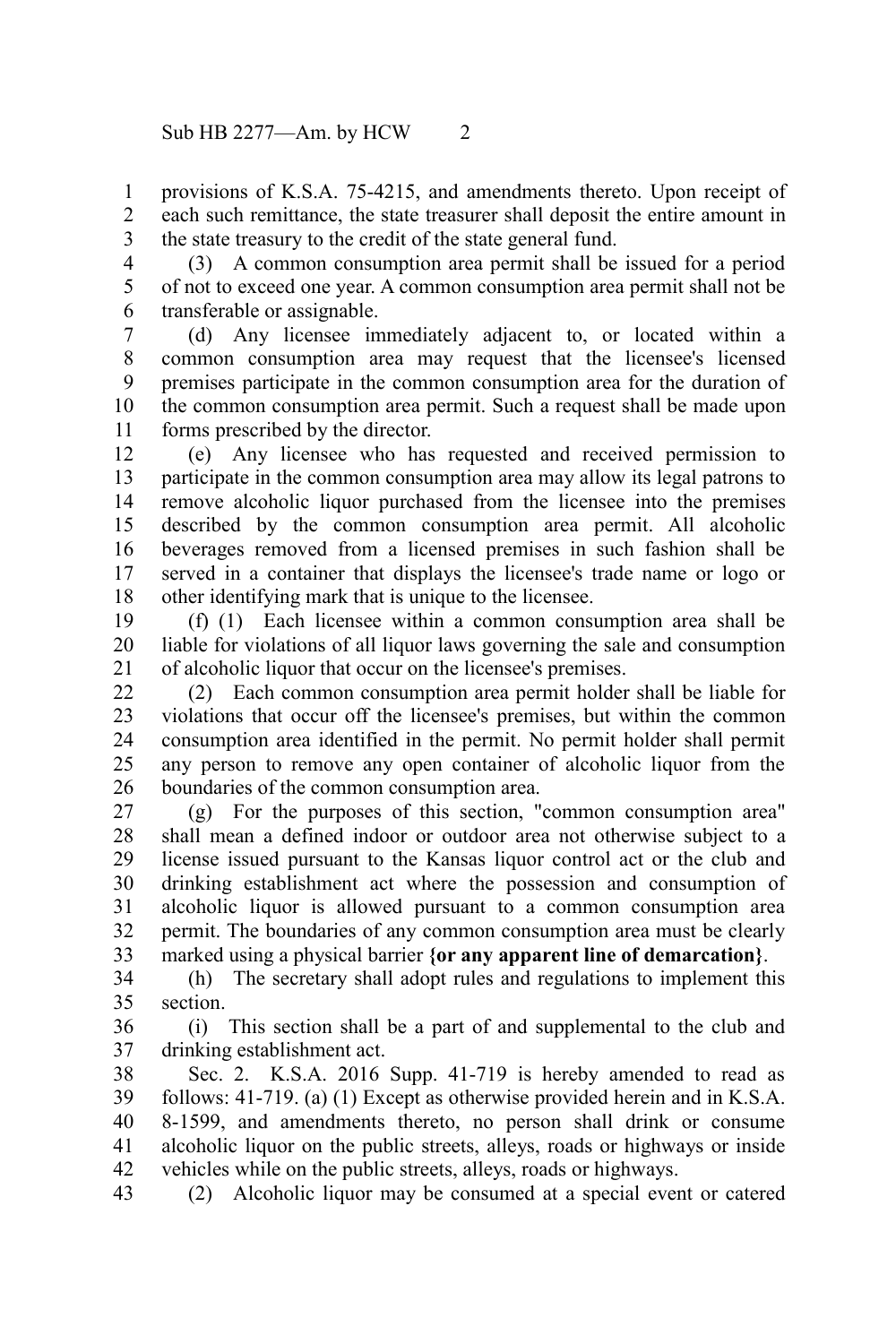event held on public streets, alleys, roads, sidewalks or highways when a temporary permit has been issued pursuant to K.S.A. 41-2645, and amendments thereto, for such special event or when the caterer's licensee has provided the required notification pursuant to K.S.A. 41-2643, and amendments thereto. Any special event must be approved, by ordinance or resolution, by the local governing body of any city, county or township where such special event is being held. No alcoholic liquor may be consumed inside vehicles while on public streets, alleys, roads or highways at any special event or catered event. 1 2 3 4 5 6 7 8 9

(3) No person shall remove any alcoholic liquor from inside the boundaries of a special event as designated by the governing body of any city, county or township, or the boundaries of the catered event. The boundaries of a special event shall be clearly marked by signs, a posted map or other means which reasonably identify the area in which alcoholic liquor may be possessed or consumed at such special event. 10 11 12 13 14 15

(4) No person shall possess or consume alcoholic liquor inside the premises licensed as a special event that was not sold or provided by the licensee holding the temporary permit for such special event. 16 17 18

(b) *Alcoholic liquor may be consumed within common consumption areas designated by a city or county on public streets, alleys, roads, sidewalks or highways pursuant to section 1, and amendments thereto, except that no alcoholic liquor may be consumed inside vehicles while on public streets, alleys, roads or highways within a common consumption area. Further, no person shall remove any alcoholic liquor from inside the boundaries of the common consumption area which shall be clearly designated by a physical barrier.* 19 20 21 22 23 24 25 26

*(c)* No person shall drink or consume alcoholic liquor on private property except: 27 28

(1) On premises where the sale of liquor by the individual drink is authorized by the club and drinking establishment act; 29 30

(2) upon private property by a person occupying such property as an owner or lessee of an owner and by the guests of such person, if no charge is made for the serving or mixing of any drink or drinks of alcoholic liquor or for any substance mixed with any alcoholic liquor and if no sale of alcoholic liquor in violation of K.S.A. 41-803, and amendments thereto, takes place; 31 32 33 34 35 36

(3) in a lodging room of any hotel, motel or boarding house by the person occupying such room and by the guests of such person, if no charge is made for the serving or mixing of any drink or drinks of alcoholic liquor or for any substance mixed with any alcoholic liquor and if no sale of alcoholic liquor in violation of K.S.A. 41-803, and amendments thereto, takes place; 37 38 39 40 41 42

43

(4) in a private dining room of a hotel, motel or restaurant, if the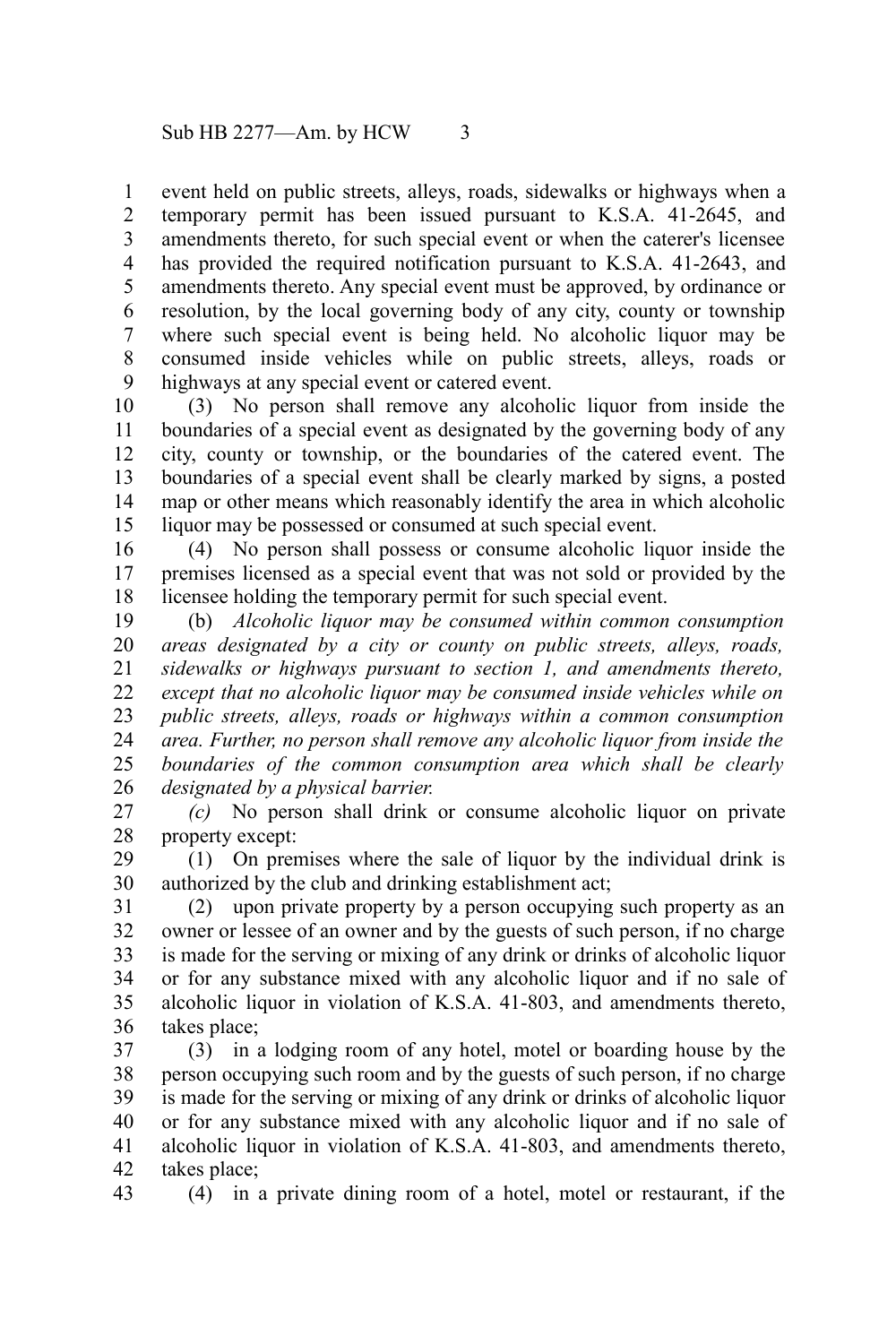dining room is rented or made available on a special occasion to an individual or organization for a private party and if no sale of alcoholic liquor in violation of K.S.A. 41-803, and amendments thereto, takes place; 1 2 3

(5) on the premises of a manufacturer, microbrewery, microdistillery or farm winery, if authorized by K.S.A. 41-305, 41-308a, 41-308b or K.S.A. 2016 Supp. 41-354, and amendments thereto; or 4 5 6

(6) on the premises of an unlicensed business as authorized pursuant to subsection  $\overrightarrow{H}$  *(i)*; *or* 7 8

*(7) within a common consumption area established pursuant to section 1, and amendments thereto*. 9 10

(c) *(d)* No person shall drink or consume alcoholic liquor on public property except: 11 12

(1) On real property leased by a city to others under the provisions of K.S.A. 12-1740 through 12-1749, and amendments thereto, if such real property is actually being used for hotel or motel purposes or purposes incidental thereto. 13 14 15 16

(2) In any state-owned or operated building or structure, and on the surrounding premises, which is furnished to and occupied by any state officer or employee as a residence. 17 18 19

(3) On premises licensed as a club or drinking establishment and located on property owned or operated by an airport authority created pursuant to chapter 27 of the Kansas Statutes Annotated, and amendments thereto, or established by a city. 20 21 22 23

(4) On the state fair grounds on the day of any race held thereon pursuant to the Kansas parimutuel racing act. 24 25

(5) On the state fairgrounds, if: (A) The alcoholic liquor is domestic beer or wine or wine imported under K.S.A. 41-308a(e), and amendments thereto, and is consumed only for purposes of judging competitions; (B) the alcoholic liquor is wine or beer and is sold and consumed during the days of the Kansas state fair on premises leased by the state fair board to a person who holds a temporary permit issued pursuant to K.S.A. 41-2645, and amendments thereto, authorizing the sale and serving of such wine or beer, or both; or (C) the alcoholic liquor is consumed on nonfair days in conjunction with bona fide scheduled events involving not less than 75 invited guests and the state fair board, in its discretion, authorizes the consumption of the alcoholic liquor, subject to any conditions or restrictions the board may require. 26 27 28 29 30 31 32 33 34 35 36 37

(6) In the state historical museum provided for by K.S.A. 76-2036, and amendments thereto, on the surrounding premises and in any other building on such premises, as authorized by rules and regulations of the state historical society. 38 39 40 41

(7) On the premises of any state-owned historic site under the jurisdiction and supervision of the state historical society, on the 42 43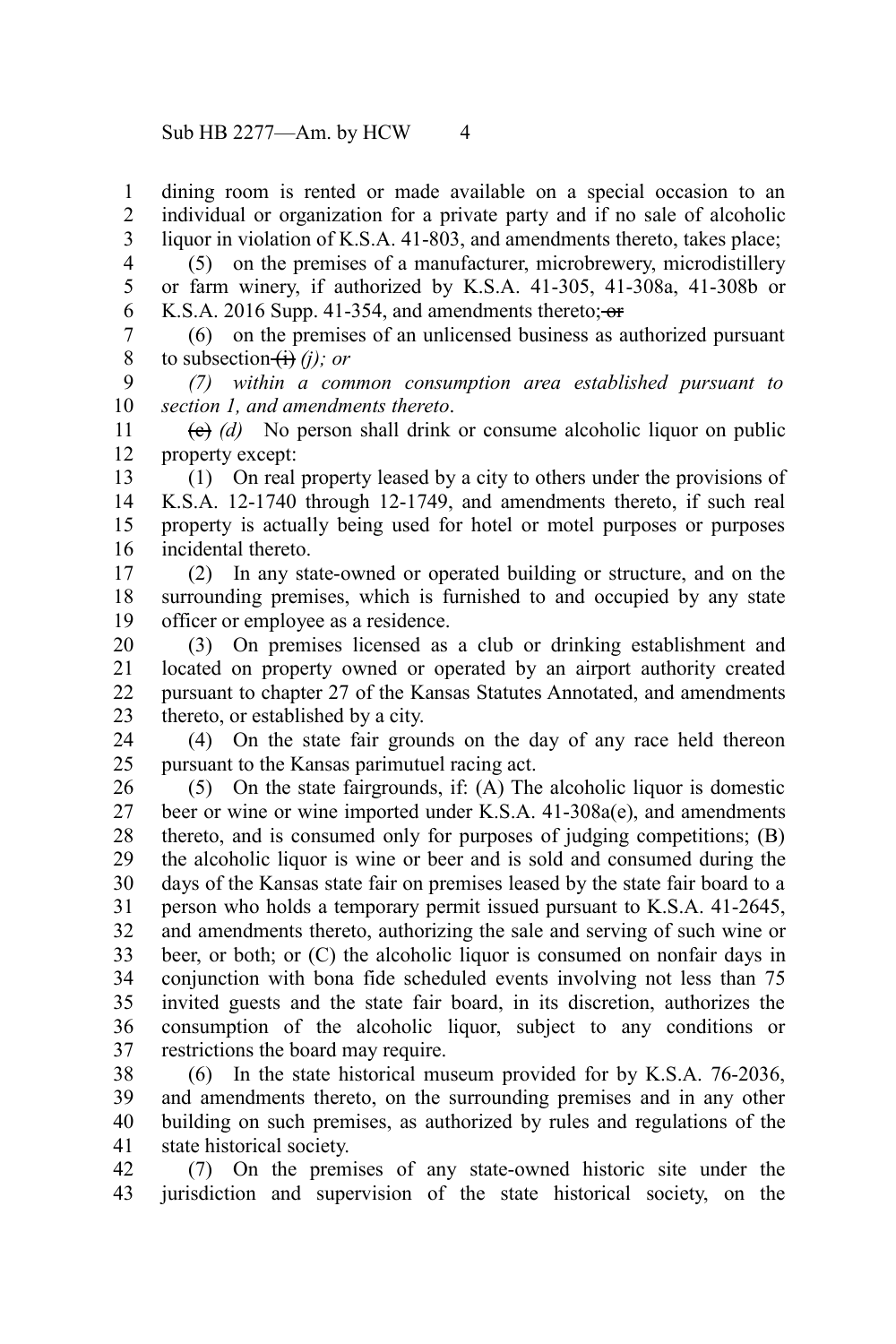surrounding premises and in any other building on such premises, as authorized by rules and regulations of the state historical society. 1 2

(8) In a lake resort within the meaning of K.S.A. 32-867, and amendments thereto, on state-owned or leased property. 3 4

5

43

(9) On the premises of any Kansas national guard regional training center or armory, and any building on such premises, as authorized by rules and regulations of the adjutant general and upon approval of the Kansas military board. 6 7 8

(10) On the premises of any land or waters owned or managed by the department of wildlife, parks and tourism, except as otherwise prohibited by rules and regulations of the department adopted by the secretary pursuant to K.S.A. 32-805, and amendments thereto. 9 10 11 12

(11) On property exempted from this subsection  $(e)$  pursuant to subsection  $\left(\frac{d}{d}\right)(e)$ ,  $\left(\frac{e}{f}\right)(f)$ ,  $\left(\frac{f}{f}\right)(g)$ ,  $\left(\frac{e}{g}\right)(h)$  or  $\left(\frac{h}{f}\right)(i)$ . 13 14

(12) On the premises of the state capitol building or on its surrounding premises during an official state function of a nonpartisan nature that has been approved by the legislative coordinating council. 15 16 17

*(13) On premises of a common consumption area established by section 1, and amendments thereto.* 18 19

(d) *(e)* Any city may exempt, by ordinance, from the provisions of subsection  $(e)$  *(d)* specified property the title of which is vested in such city. 20 21 22

(e) *(f)* The board of county commissioners of any county may exempt, by resolution, from the provisions of subsection  $(e)$  *(d)* specified property the title of which is vested in such county. 23 24 25

(f) *(g)* The state board of regents may exempt from the provisions of subsection  $\left(\mathbf{e}\right)$  *(d)* the Sternberg museum on the campus of Fort Hays state university, or other specified property which is under the control of such board and which is not used for classroom instruction, where alcoholic liquor may be consumed in accordance with policies adopted by such board. 26 27 28 29 30 31

(g) *(h)* The board of regents of Washburn university may exempt from the provisions of subsection  $(e)$  *(d)* the Mulvane art center and the Bradbury Thompson alumni center on the campus of Washburn university, and other specified property the title of which is vested in such board and which is not used for classroom instruction, where alcoholic liquor may be consumed in accordance with policies adopted by such board. 32 33 34 35 36 37

(h) *(i)* The board of trustees of a community college may exempt from the provisions of subsection (e) (d) specified property which is under the control of such board and which is not used for classroom instruction, where alcoholic liquor may be consumed in accordance with policies adopted by such board. 38 39 40 41 42

(i) *(j)* (1) An unlicensed business may authorize patrons or guests of